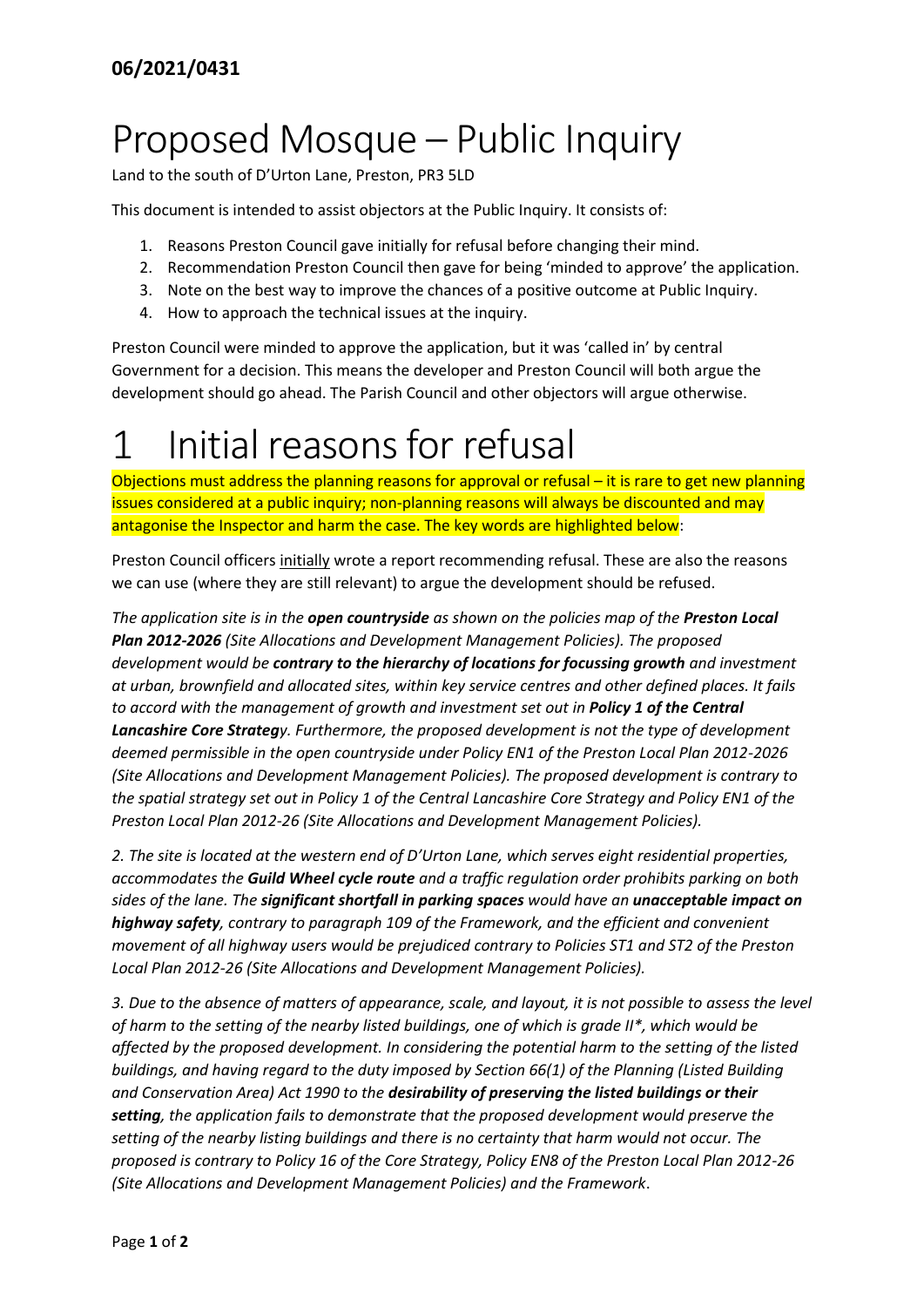### 2 Reasons Preston want to approve

Officers provided a supplementary note for Planning Committee - 3 February 2022. To overcome the recommended reason for refusals the applicant provided:

- Reason 2: Traffic Management Plan, Car Park Management Plan (CPMP) and an updated Highways Technical Note.
- Reason 3: proposed site layout, floor plans and elevations together with an updated Heritage Statement.

Officers considered these satisfactorily addressed the recommended reasons for refusal 2 and 3.

While reason for refusal 1 still stood, the officers considered:

*'… positive weight should be given to the benefits of the proposed development, which in this case are the growing need for the Muslim population of the immediate local areas of north Preston and the innovative architectural quality of the proposed design would create a landmark building to the north of the city. Further public benefits include promoting social inclusion by using, amongst other things, religious or cultural facilities as destinations to promote social interaction and integration. The proposed building would serve current and future needs and support the social and cultural well*being of local communities. Furthermore, the proposed development would **make use of materials** *and technology to minimise environmental impact and promote high levels of sustainability, mitigating and adapting to climate change, including moving to a low carbon economy. These material planning considerations are benefits that weigh in favour of the application*.'

**When we all make our case, we will need to consider how far the additional information does indeed address the initial reasons for refusal 2 and 3.**

**We will also need to analyse each of the presumed benefits to see how far the benefits are real.** 

**Council officers accept that their 'minded to approve' recommendation was marginal, so the case is finely balanced.**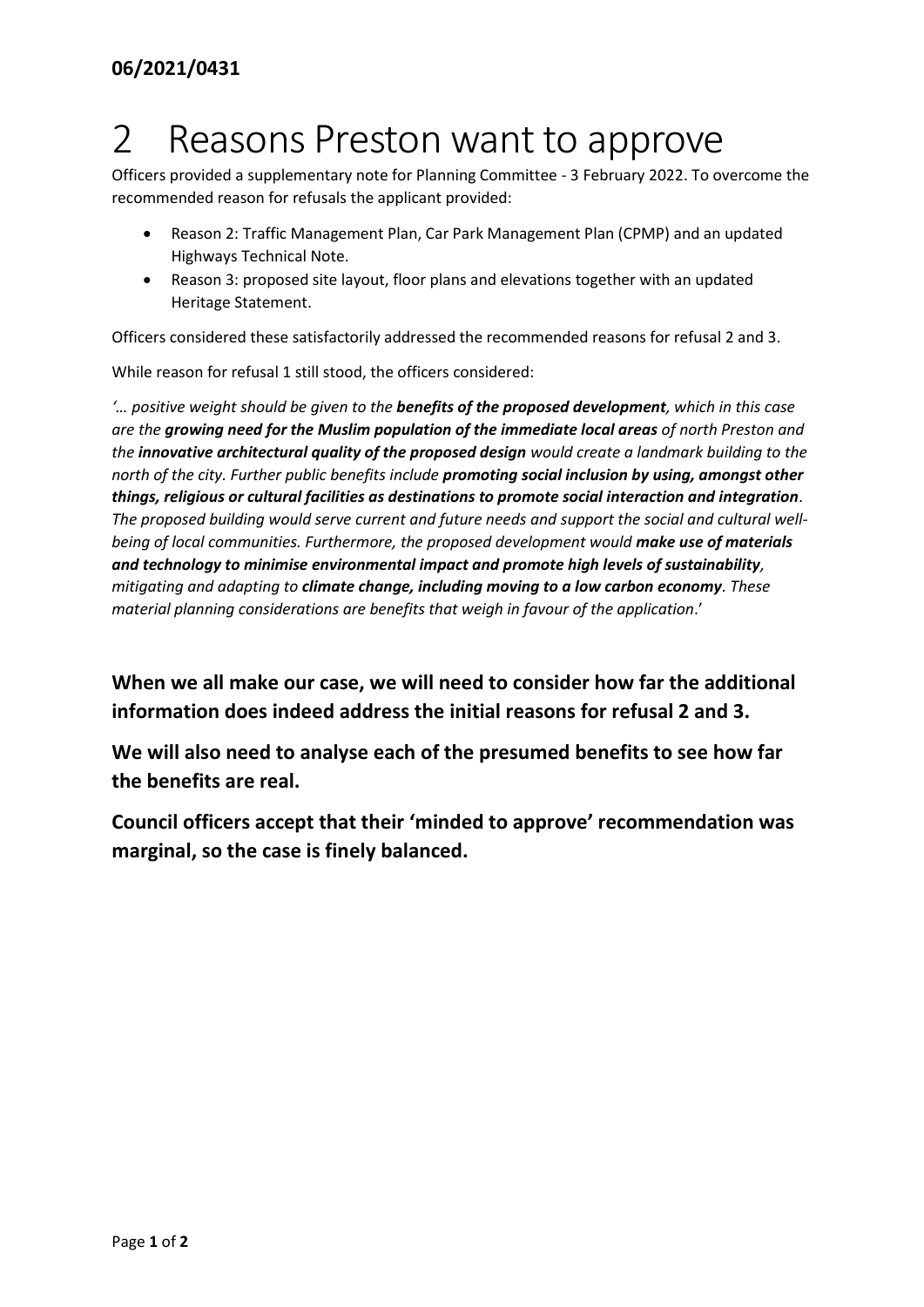# 3 Public Inquiries and how to win

The key players are:

- The **planning inspector**, who is attached to the Planning Inspectorate and should be independent. The Inspector will make a report to the Government who will have the final say on whether the development goes ahead or not.
- The **scheme promoter** and their advisors who will make the case why it should go ahead.
- **Preston City Council**, who will also argue the scheme should go ahead.
- **Third parties**, including the Parish Council, residents, and non-government organisations that is us! We will have a planner/advocate (Peter Black), planning witness (Jacquie Copley), a heritage witness (tbc) and Neighbourhood Plan witness (Cllr Pat Hastings)

So, what are the key points when you appear?

- There have been plenty of instances of inquiries where a **David with a good argument has beaten a Goliath**. The fight may appear unequal, but you can still win.
- Inspectors can only consider **planning issues** ('material considerations') and will not be influenced by mere strength of local opposition – although some emotion can help.
- Inspectors know that members of the public have key local knowledge and help them get a well-rounded view of the issues – they are always considerate with nervous witnesses.
- It is **NOT like the TV or a film** everyone is polite; the inspector will prevent any bullying
- Sit in on evidence and cross-examinations of witnesses who come before you. This will give you a feel for the rhythm and style of the inquiry, and what kinds of questions you might be asked. It also shows support for our side.
- Sit in on witnesses whose evidence is related to yours. This can help to identify points we need to refute. For witnesses from our side, it makes sure we do not contradict each other.
- Your main audience is **The Inspector**. The whole point of the inquiry is to help them decide.
- Your evidence should aim to:
	- o **Provide the inspector with the evidence to turn down the application**
	- o **Don't give ammunition to the other side.**
- Our 'unique selling point' is local knowledge and interpretations about other evidence presented to the inspector.
- If you really feel you have been misrepresented, you can pass a note to the Inspector.

DO:

- Dress sensibly, speak slowly and clearly. Print out (if possible) and read aloud what you are going to say the night before. I practice on a mirror first, then my daughter.
- Emotion is good the inspector needs to know you are upset by the development.
- If you get flustered, just stop. Take a sip of water; the inspector will give you time.
- Talk to other objectors (including the Council) both before and during the inquiry

### DON'T

- o Get very emotional or interrupt the proceedings. It will harm our case.
- $\circ$  Say anything you can't back up the developer will get a chance to tackle you about it and may try to use even minor discrepancies to discredit your whole evidence.
- o Worry everyone is nervous, including me it really doesn't matter.